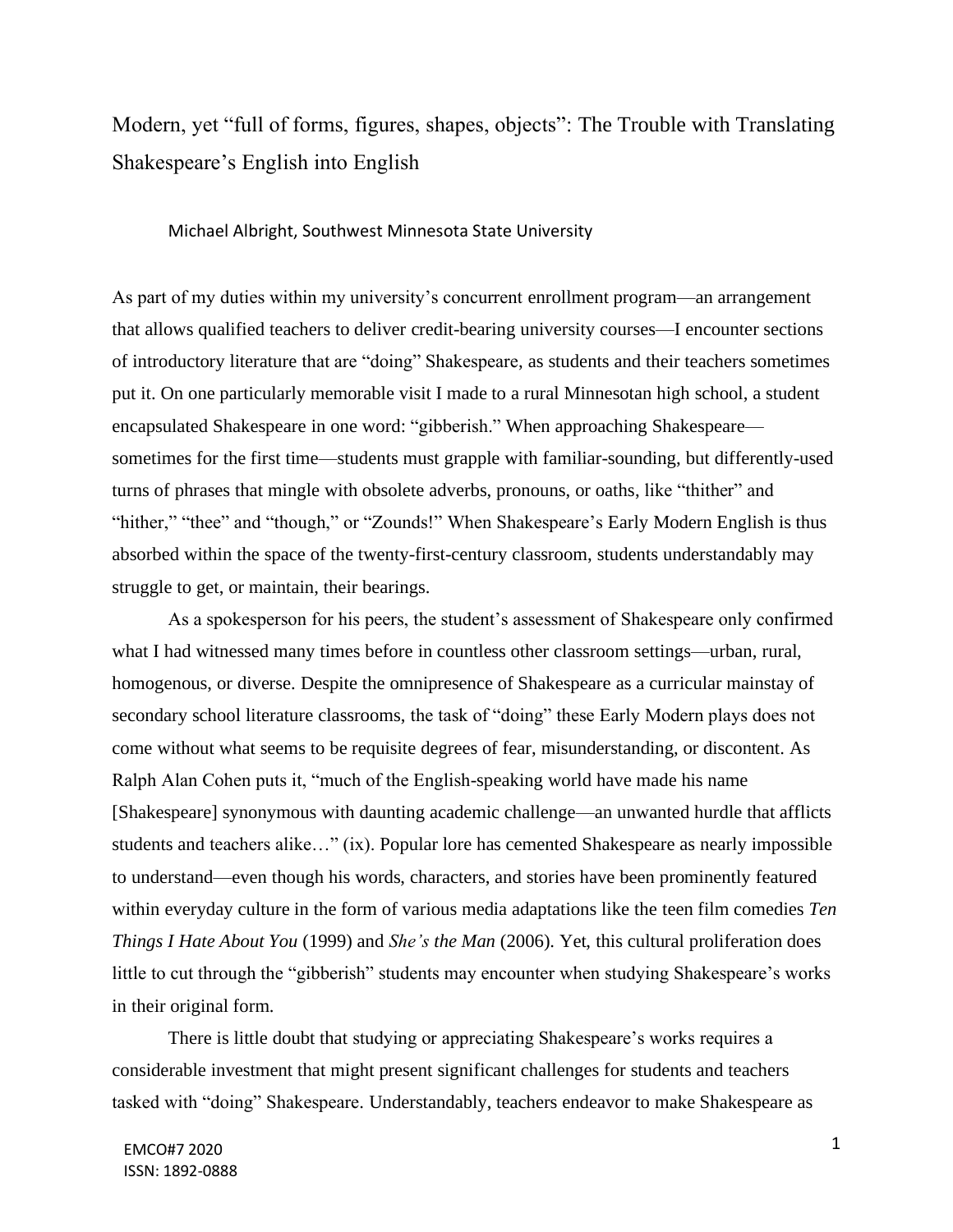painless as possible for their students by attempting to ease the burden. Naturally, many of these efforts are predicated on addressing the complexities of Shakespeare's language, while ensuring understanding of any given play's dramatic situation and its historical conditions. To clear the "hurdle" of understanding that Cohen identifies, some students and their teachers actively seek more expedient pathways to convert the perceived "gibberish" into something more comprehensible via print or online resources that promise to "translate" Shakespeare's English into English.

Such translations run the gamut to appeal multiple popular or academic audiences, and they have assumed numerous forms, ranging from adaptations or sendups on television or in cinema, to full-scale modern language translations of original works, which can include side-byside or interlinear translations. These materials are joined by various other abridgements, study aids, novelizations, and appropriations that convert Shakespeare's stories to new contexts, such as the LEGO-inspired *Brick Shakespeare* series or Ian Doescher's Shakespearean *Star Wars* retellings. In this article, I explore the history, describe the industry, and evaluate the outcomes of one particular form of translation: the body of helping materials that pair Shakespeare's original words alongside today's English. Either by providing line-by-line translations or including frequent glosses in bite-sized chunks, this segment of the translation market has become a mainstay in many English classrooms over the past few decades, now extending beyond print to find a home on the Internet.

While these translations and resources have provided new ways to understand and appreciate Shakespeare's Early Modern English, I argue that there are attendant losses that must not escape our attention as students, educators, or critics of Shakespeare. Depending on how exclusively or methodologically teachers and students avail themselves of such resources, I propose that we have the potential to become complicit in dismissing Shakespeare and his canon as senseless "gibberish" that needs substantial glossing in order to be understood. To make visible the complications associated with some of today's linear translations of Shakespeare's works, I will turn my attention to his most overtly erudite and linguistically verbose comedy, *Love's Labour's Lost* whose resident pedant, Holofernes, reveals valuable professional and pedagogical lessons for teachers of all eras—particularly, when it comes to language instruction and the construction of knowledge.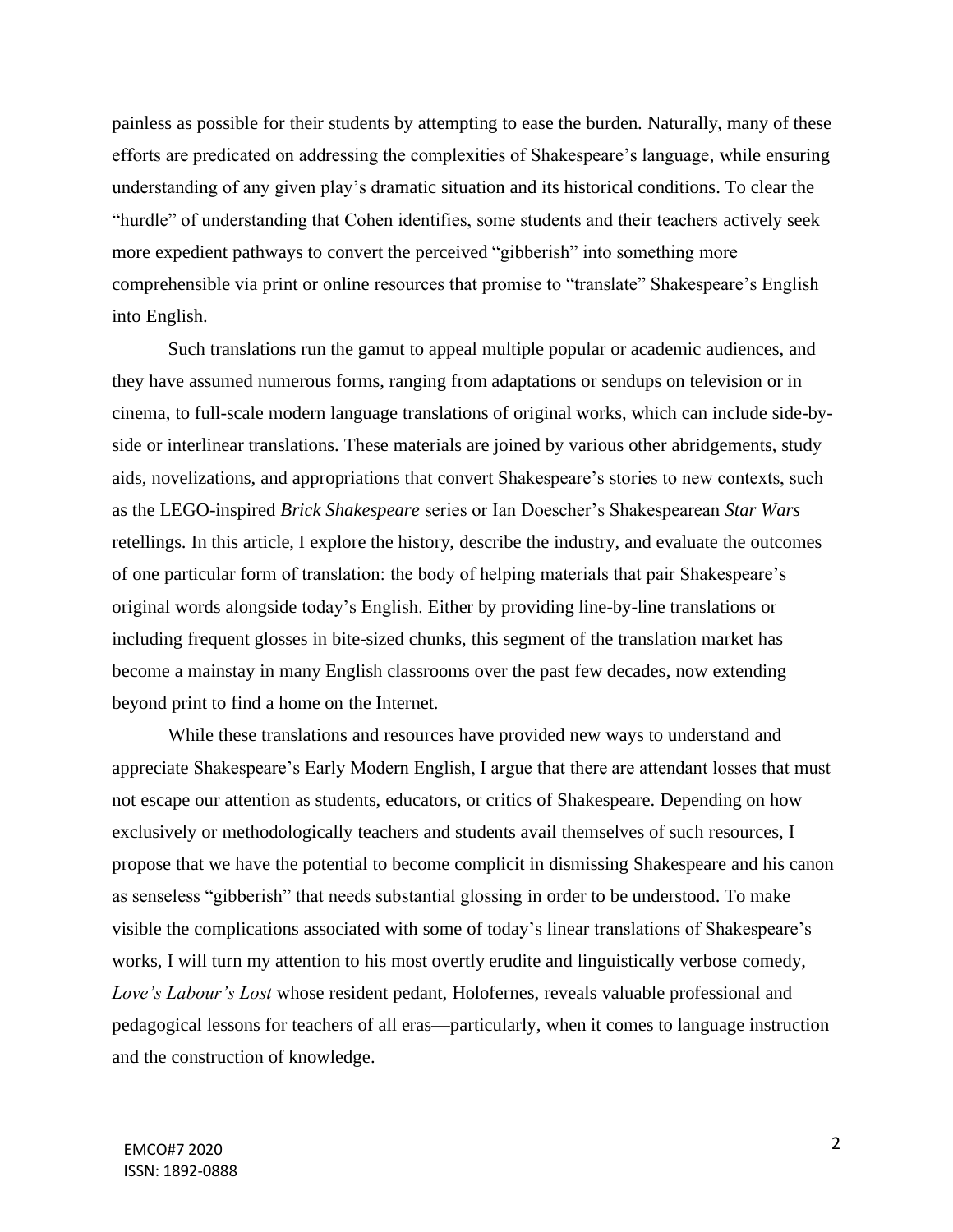If we completely overlook Shakespeare's original words, freely replacing them with "modern" translations, we risk equating his nuanced use of language to the pedantic and superfluous utterances spoken by someone like Holofernes—an object of mockery. The lessons Holofernes teaches us through his folly are illustrative of what is at stake when we attempt to help students by converting Shakespeare's English into something it is not, instead of appreciating or approaching it for its own merits. I will conclude my analysis by noting how more active approaches to reading and built-in opportunities for performance can mitigate the fear and misunderstanding elicited by textual readings, leading to gains likely precluded by linear translations or glosses alone.

# **"Be not afeard": Fearing Shakespeare's "Noises"**

Today's post-Millennial generation of high school students, the members of Generation Z born in 1995 or later, are not the first to fear or struggle with Shakespeare in their classrooms. However, these students are some of the first to have been born into a world and schools in which the Internet has existed as a dominant, connecting force that has resulted in an abundance of resources, editions, and helping materials dedicated to Shakespeare. Curiously, the compartmentalization of Shakespeare's language into more manageable selections or glosses did not originate on the Internet.

As Alden T. and Virginia Mason Vaughan note, "Shakespeare first entered American education as a rhetorician" (79). As such, students and teachers approached excerpted lines and speeches from Shakespeare's works in the context of public oratory and elocution rather than literary study or appreciation, which are approaches more familiar to students today. The "piecemeal" introduction of Shakespeare to American secondary schools was solidified most notably by the McGuffey Readers, graded primers popularized in the mid-nineteenth century that served as early textbooks for students (Crowl xiv). Only later, did publishers become invested supplying full-text editions of Shakespeare's works to classrooms.

Along with the shift from excerpts to full-text editions were debates on how to democratize Shakespeare's works, while making them "livelier for students" (Frey 544, 547).<sup>1</sup> Shakespeare's language—even for earlier generations of students unfamiliar with texting and the Internet—emerged as a major stumbling block. Full-text editions were sometimes poorly glossed or faultily edited, making the work for classroom teachers in previous centuries that much more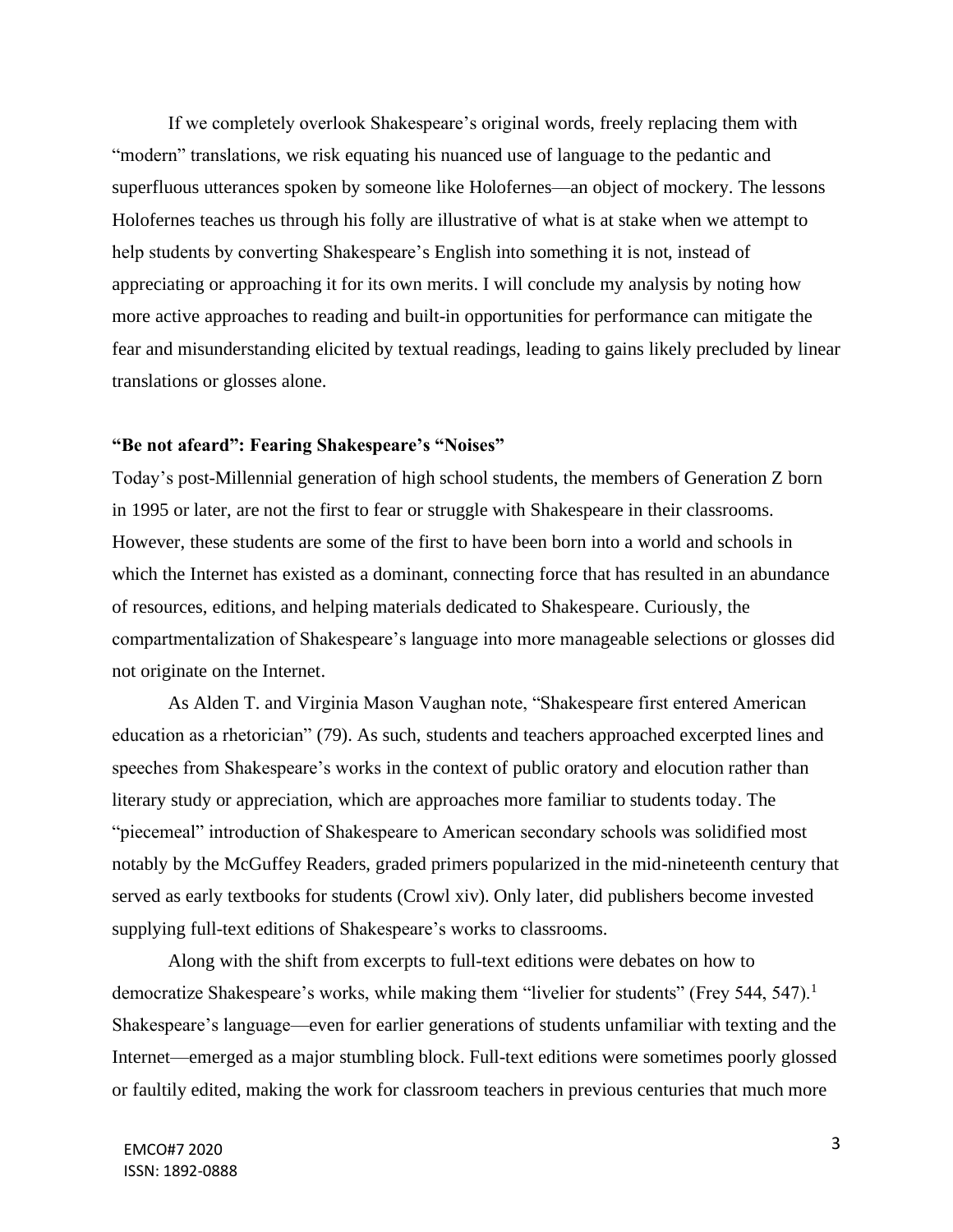difficult. A major disconnect emerged between Shakespeareans who "declare[d] their subject one of exalted grandeur" and some teachers or students who considered the study of Shakespeare to be "hardly worth the effort" (542). This tension between academics, teachers, and their students is not to be unexpected, and real pedagogical challenges may endure in many secondary or higher education classrooms when it comes to confronting the intricacies and curiosities of Early Modern English.

Accompanying the reality that Shakespeare will appear within their English or literature courses is the perception among many students that his language is indecipherable, arcane, and hopelessly complicated—to the point that certain students will swear that his plays are written in Old English, the Anglo-Saxon period language whose end predated Shakespeare by 500 years. So widespread is this misconception that Wikipedia has placed a redirect link on the "Old English" page that reads, "*For Elizabethan or Shakespearean English, see Early Modern English*" ("Old English"). While the English in which Shakespeare wrote is indeed older relative to the versions of English spoken today, it is not incomprehensible or impossible for modern audiences or readers to understand. Still, it is worth noting that when nineteenth-century schools made the switch from studying ancient languages to Shakespeare's English, even then it was "no everyday language for students" (Robinson 1). Its temporal distance from everyday discourse is not enough to make Shakespeare's English beyond our understanding in today's classrooms.

Fear of the unknown or the unfamiliar is what Phillip Schwadron, a performer and director turned teacher, assigns as "the main reason for turning our backs on Shakespeare" (5). Samuel Crowl attributes this reaction to students who are "raised in an anti-rhetorical culture, a culture in which we are accustomed to a dense succession of rapidly changing visual images…but not verbal ones" (xxii). To combat this collective opposition, teachers may find themselves vainly echoing Caliban when first introducing Shakespeare or one of his plays. However, such promises of "[s]ounds, and sweet airs, that give delight and hurt not" (Shakespeare, *The Tempest* 3.2.131) may not be enough to quell everyday students' fears or undo the struggles encountered in previous classes, thus perpetuating feelings of resistance and encouraging shortcuts for navigating the language in its original state. These shortcuts are what compromise the integrity of both the plays themselves and students' experiences, ultimately leading to more losses than gains.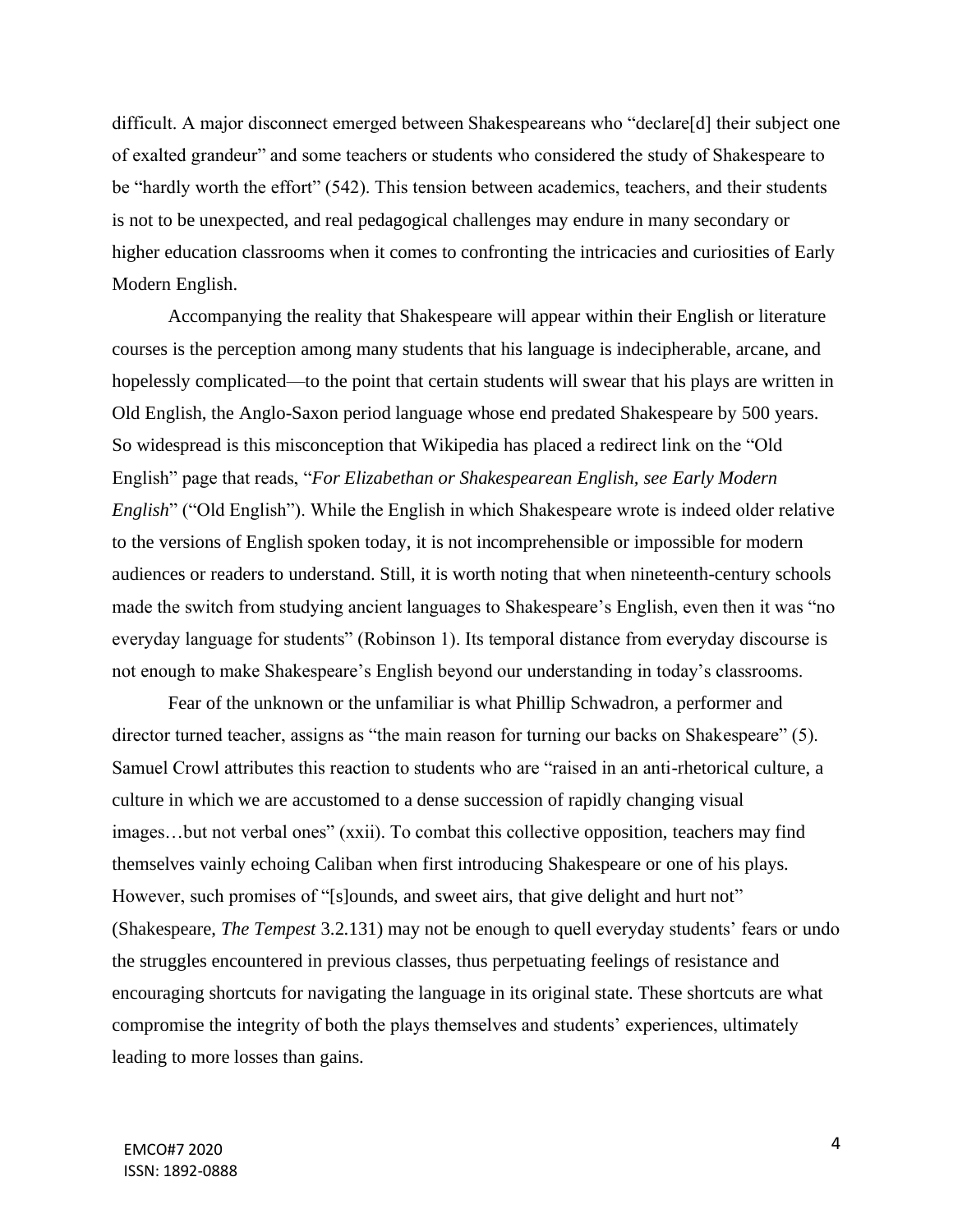When it comes to the sound of Shakespeare's language, Rex Gibson asserts: "The vigour of language, its sound and evocative power, mattered as much as its logic" (45). Yet, as I will demonstrate, students and teachers often prize the logic, or "meaning," of Shakespeare's words to the point that it no longer matters if such logic is sourced from the original. There is no denying that "unexpected arrangements of words, familiar words used with unexpected meanings, and omissions of syllables, parts of syllables, and words cause particularly significant difficulties" (Robinson 4). Yet, when omitted or altered, the sonic devices that hinge on Shakespeare's Early Modern language lose their import entirely. Substitutions of today's English words for Shakespeare's language destroys meter, masks *double entendre* and much of the humor that often depends on such wordplay, and obfuscates intentional ambiguities of some words.

To make Shakespeare's characters sound like contemporary Americans makes it that much harder for students enter the mindset of people of those times—people who were not so different from themselves as students. While students "may be intimidated by a sacred-scripture approach" to Shakespeare's language, the playwright "did not think of himself as a theologian but as a working dramatist" (Rygiel 2). As such, students and their teachers must avoid equating Shakespeare's language to elitism—a move that prevents students from making connections to their own circumstances and realities

Linda Johnson in her book *Teaching Shakespeare Today* interviews two high school teachers from Northern Kentucky who explain that much of their work with students is indeed about reconfiguring perceptions. Dan Davies speaks of the need "to pull Shakespeare down off the pedestal," while Norman Yonce works to "bring Shakespeare down from that ethereal level on which most people have placed him" (Johnson 161-62). Even so, there is no denying that Shakespeare wrote in "an English which is significantly different not only from other languages but from modern English," which "startles us" (Elsom 4). John Haddon echoes Elsom's affirmation by cautioning against being "too sanguine about the difficulty of Shakespeare's language," which is "in all conscience, very (sometimes astonishingly) difficult" (4). To acknowledge openly the difficulty of Shakespeare's language, however, is not equivalent to dismissing it as inaccessible. Instead, approaching his language in its original form is the first step to preserving the technical, performative, and cultural nuances that are so integral to appreciating the plays.

5 EMCO#7 2020 ISSN: 1892-0888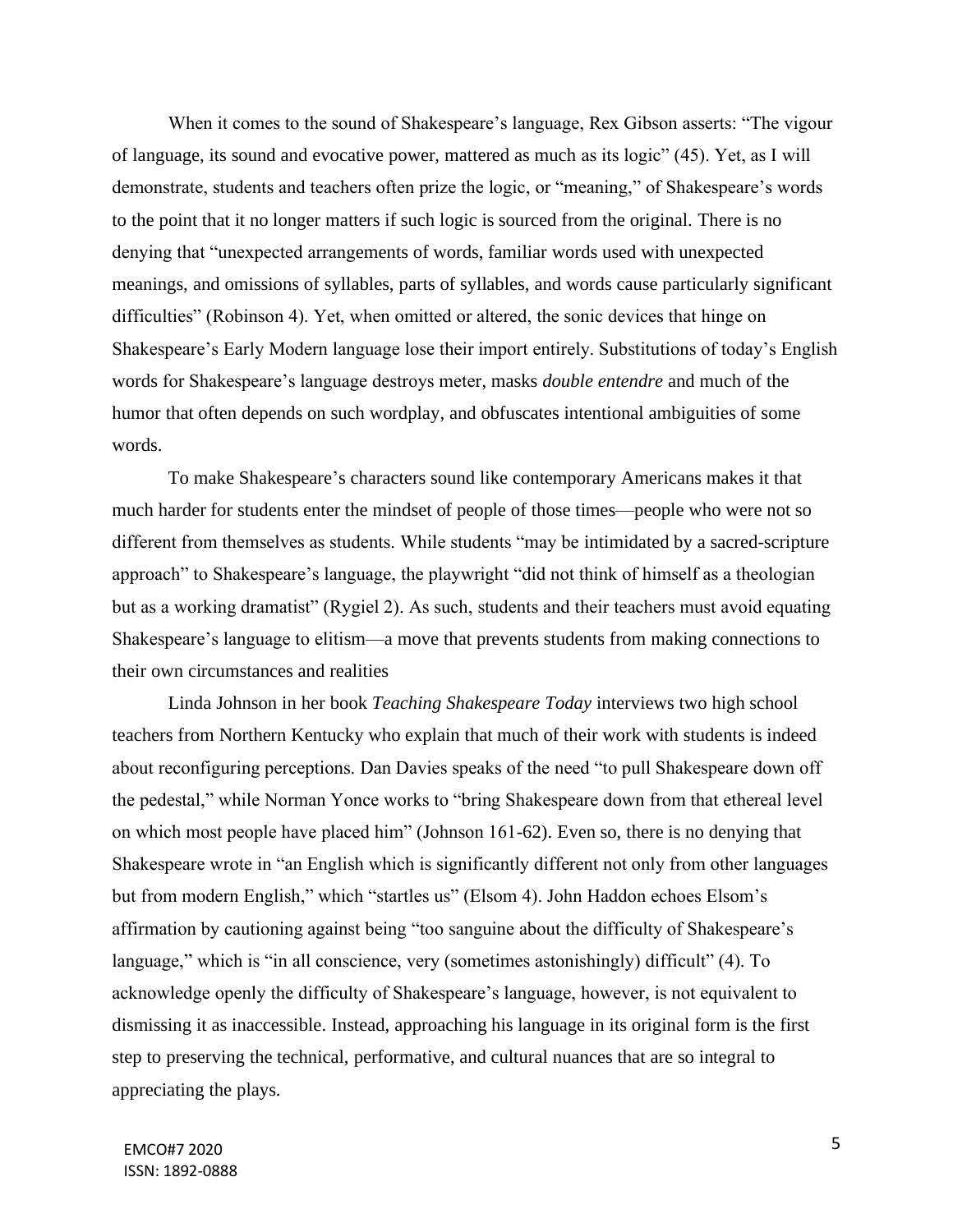### **Easing the Burden? Translating Shakespeare's English into English**

In a 2010 opinion piece published in *American Theatre*, John McWhorter, a linguist and senior fellow at the Manhattan Institute, boldly called for Shakespeare's works to be *fully* translated and performed in "modern English readily comprehensible to the modern spectator" ("It's time"). His plea, which generated a certain degree of controversy among other critics, also spurred change among enterprising publishers and translators, including Kent Richmond, professor emeritus at California State University Long Beach who has created eight such translations since 2008.<sup>2</sup> McWhorter argues that today's audiences are missing out entirely on understanding Shakespeare's works in their original form, stating that "[t]he tragedy of this is that the foremost writer in the English language, the most precious legacy of the English-speaking world, is little more than a symbol in our actual thinking lives, for the simple reason that we cannot understand what the man is saying." In his appeal for a replacement set of plays to be performed, McWhorter is firm about maintaining quality and fidelity to the original: "The translations ought to be richly considered, executed by artists of the highest caliber well-steeped in the language of Shakespeare's era, thus equipped to channel the Bard to the modern listener with the passion, respect and care which is his due." Yet, not all critics freely submit to this sort of sweeping assessment of Shakespeare's language, nor do they embrace such a full-scale update of the canon. Furthermore, it is even less likely that students will seek these more faithful and invested translation efforts over more accessible, pedestrian aids.

In an effort to push back against popular opinions that Shakespeare's language is too difficult to grasp or enjoy, Ralph Alan Cohen conducted a study of the opening independent clauses in Shakespeare's thirty-eight plays or collaborations and found that of the 624 words in this sample set, only ten—less than two percent—were archaic and difficult to understand (13, 17). If indeed only two in fifty of Shakespeare's words escape the understanding of today's students, how has such widespread fear and reluctance persisted? If as midcentury Shakespearean Alfred Harbage attests, "difficulties can be exaggerated" (qtd. in Frey 548), what can today's teachers do to reverse the order and have students focus on what they come to the stage or text already knowing?

The answers to these questions depend on how teachers and students choose to encounter the perceived language barrier and if they do so by "recommending materials or actions that will relieve students of some or all of the burdens imposed by Shakespeare's language" (Robinson 1).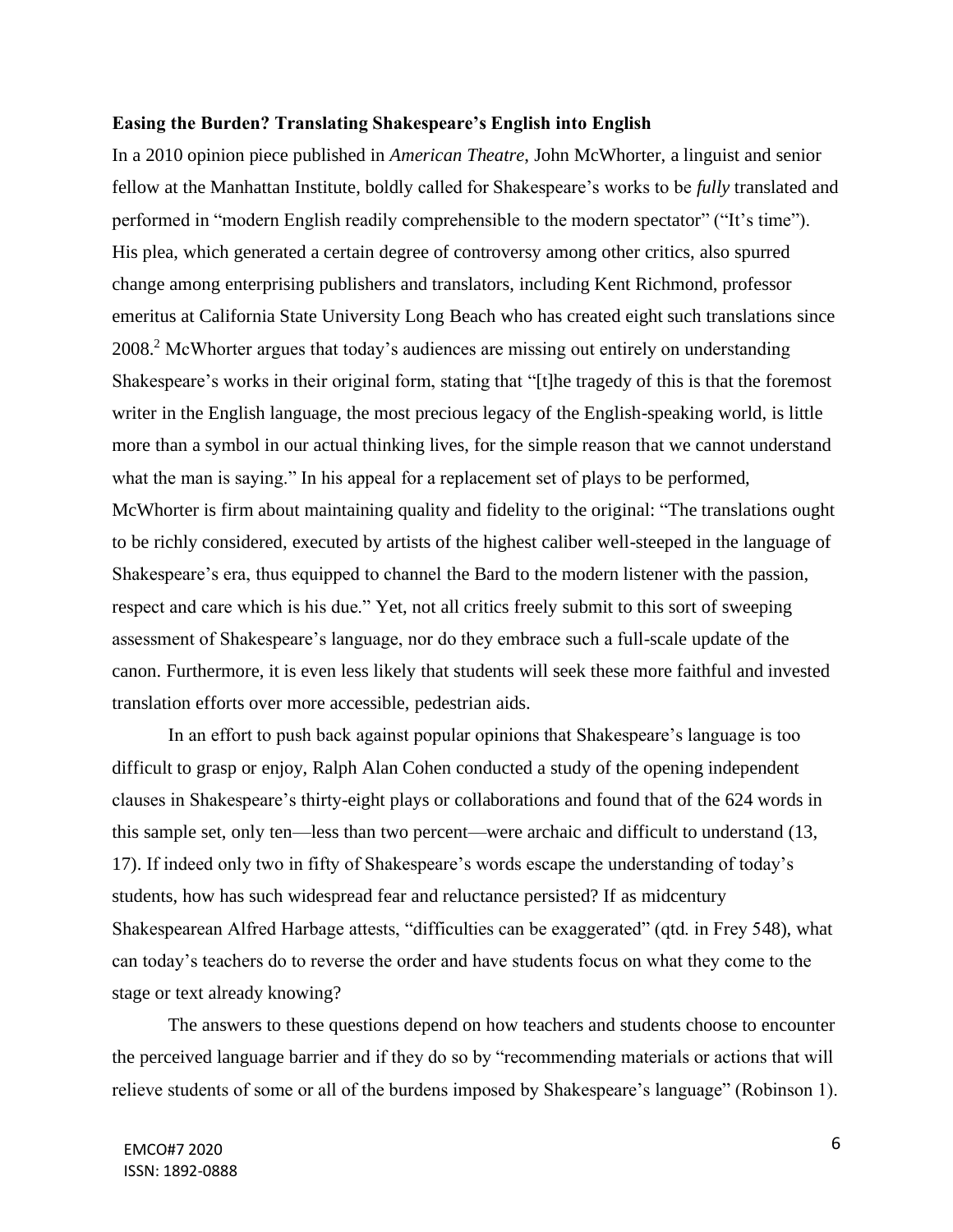Naturally, teachers are the ones who students expect to ease these burdens. But, as Gerald M. Berkowitz plainly concedes: "We knock ourselves (and them) out trying to teach students how to read Shakespeare with some understanding of what's in the text and some appreciation of how it's written" (561). While, of course, not every support system or resource is inherently harmful to students' appreciation or understanding of Shakespeare, pedagogical moves or shortcuts become increasingly problematic when they rely on "delaying or minimizing encounters with it" (Haddon 4). Robinson goes a step further to note that "such offerings, at best, condescend to students and, at worse promise much and deliver little" (2). As it will become apparent in the overview and analysis that follow, various efforts to "translate" or "modernize" Shakespeare have sapped his English of its modernity, causing it to be misidentified as a language last spoken over five hundred years ago. Below, I will present a range of popular approaches and resources that exist to help students and teachers navigate Shakespeare's words, while making visible the attendant messages these offerings might convey to students in the process.

While Americans might have adopted Shakespeare as part of its secondary school curriculum well after England, our culture, as Crowl notes, has enjoyed greater latitude to "play with Shakespeare, to experiment with him, to try to adapt him to new landscapes" as compared to the English (xx). In today's multimodal classrooms, it is not surprising to come across various adaptations, translations, resources, and riffs of Shakespeare and his works. In fact, because of his established place in the curriculum of so many schools, these institutions along with their population of teachers and students exist as a "ready-made market" for these products (Lanier 105). Whether in print or online, these sorts of materials—particularly, translations or fully modernized glosses—entice students seeking alternative, expeditious ways of navigating what they might perceive as inordinately old or indecipherable language.

Even before the arrival of modernizations or translations, educators were active in devising strategies for the benefit of their students' comprehension. In his 1930 handbook entitled *Ways to Teach English*, Thomas Blaisdell suggests teachers insert synonyms on the fly for words perceived as difficult when reading Shakespeare. Such an approach, as Blaisdell stresses, "demands a living knowledge of the play" (458). By having teachers generate suitable and extemporaneous replacements for words, Blaisdell essentially advocates for a form of translation. Instead of a full-scale replacement of all of Shakespeare's words, this process involves strategic substitutions, which will ideally position students to "understand that the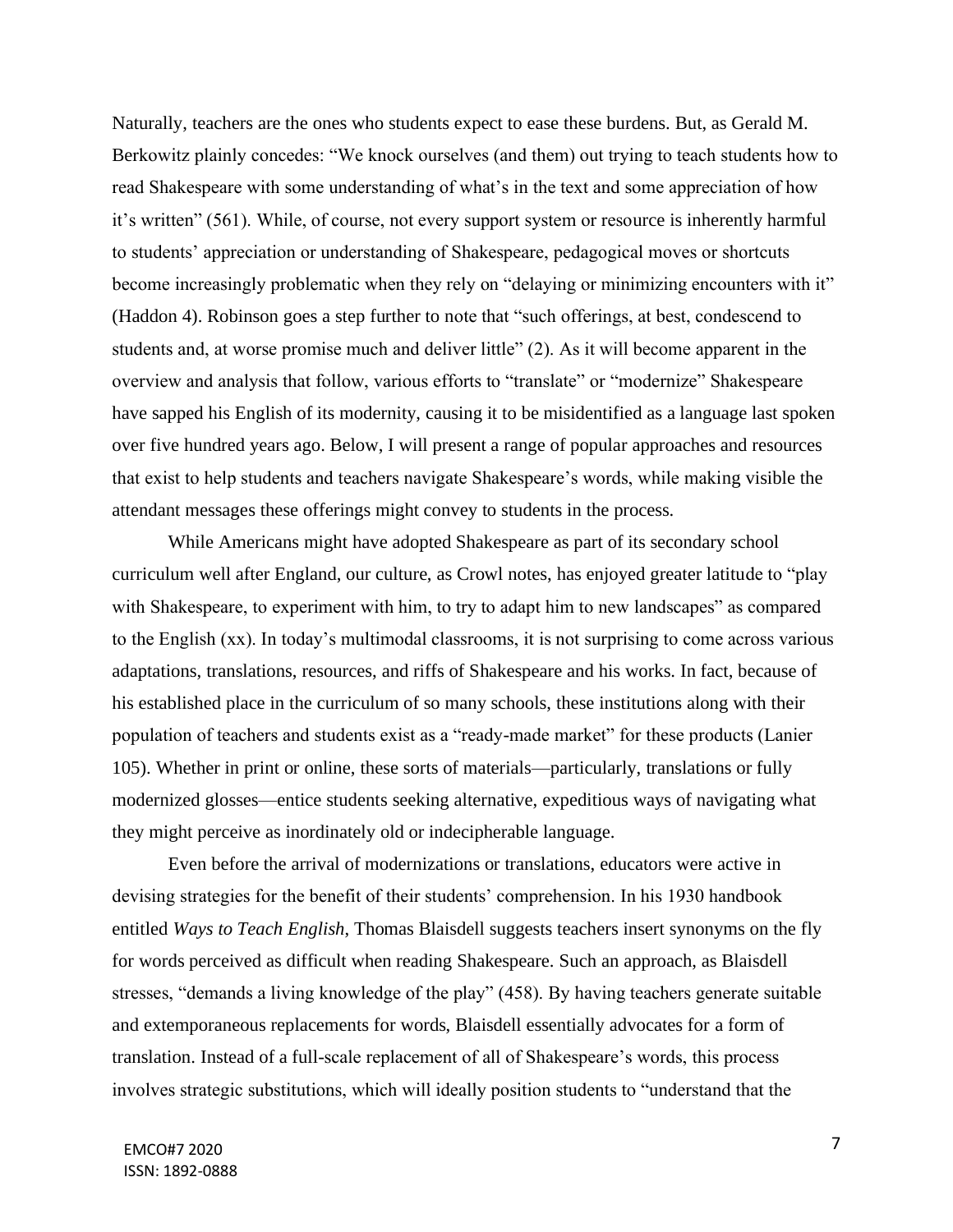familiar word has the meaning of the unfamiliar one" (458). Blaisdell further explains that his approach to easing the burden, which is placed squarely on the teacher, is superior to other types of assignments or aids. He even emphasizes that the process should occur "almost without effort on the part of the pupil" so that "unfamiliar words become a part of his vocabulary" (459). This promise of effortlessness is the selling point of many of the translations and resources available for purchase and consumption today.

Over sixty years after Blaisdell, Norman Yonce and Dan Davies, the two Northern Kentucky teachers from the interview quoted above, stress that the key to students' understanding is for them to "get the language into their own" by "putting it into modern language" (Johnson 162). While these educators unite in their desire to clarify Shakespeare's language, their approach stops short of calling for entire, line-by-line translations. Furthermore, none of them insists on "fixed paraphrases," as Haddon calls them, or rigid assignments of easier words to be substituted for words perceived to be more difficult (49). Instead, this sort of substitution method is meant to complement Shakespeare's words to prevent undue obscurity or confusion. These modifications are "brief, deft and only used to clear up meanings that are obscured by grammatical or lexical obscurity or ellipses"  $(46-47)$ .<sup>3</sup> And, if we are to apply Cohen's calculations, it would mean that such conversions would interfere with only two percent of the language in place.

Yet, the proliferation of "wholesale approach [es]" in which "almost everything is rephrased, whether it needs it to be or not" would seem to suggest a heightened sense of interference encountered by students and teachers alike (Haddon 47). Time constraints, an overall disinclination to read what is old, or fear, might compel people to turn to these resources when "doing" Shakespeare—even if the potential for understanding has existed all along.<sup>4</sup> Once relegated to bound works in which Shakespeare's English was translated line-by-line on facing pages, these large-scale, comprehensive efforts are now just a click away for students, and they are often available free of charge with little searching required. Editors of these materials can be difficult to acknowledge depending on the source, and there are never guarantees of an editor's training or credentials when it comes to the accuracy of a translation students consult. Even if students are unmoved by these possible gaps in quality, they may be taking away even less clarity or understanding from certain translations than they realize.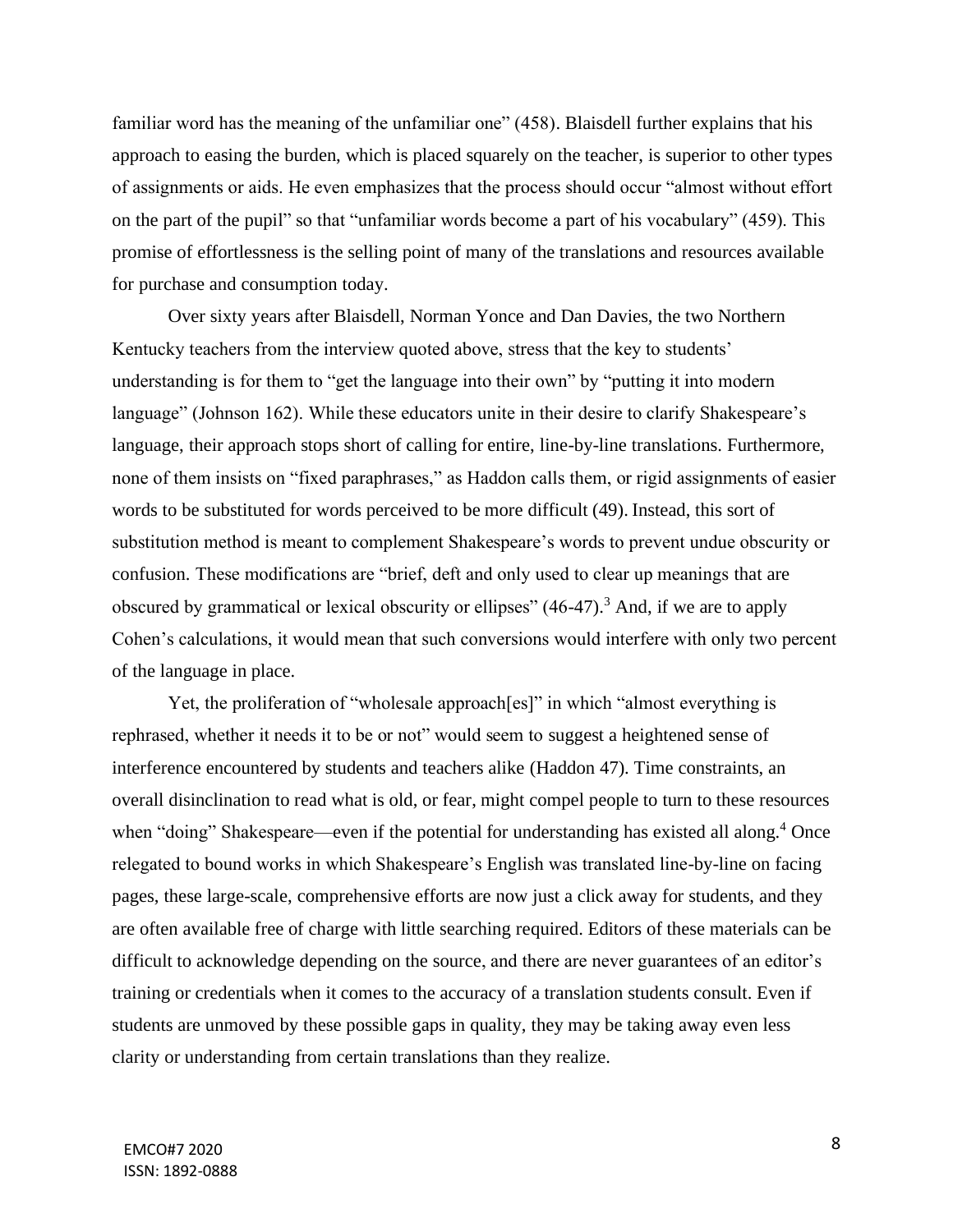### **Taking the Shakespeare out of Shakespeare**

On the website for the series, *Shakespeare Made Easy*, the headline, "Taking the fear out of Shakespeare" directs readers to numerous appeals of and testimonials for the product (*Made Easy*). Dame Judy Dench, Anthony Sher, Julie Walters, and John Cleese offer their endorsements for this resource's utility, while students and teachers are urged to visit their country's publisher for purchase options. *Shakespeare Made Easy* has been published for over thirty years and has secured a place in numerous schools, colleges, and universities. As if to declare victory over a centuries' long war over Shakespeare's English, the website celebrates the beauty of its ten available play editions with the words: "At last – Shakespeare really is made easy!" (*Made Easy*). This series' more popular online counterparts make similar promises to transform Shakespeare's language into something modern, easy, and quick, while emphasizing the vast difficulties of having to comprehend Shakespeare's English in its Early Modern form.

The website Shmoop, a clearinghouse of courses and academic resources for students and teachers, offers free and paid content to its users.<sup>5</sup> One of its features is known as "Shakespeare" in Modern English," which invites visitors to "[f]ind out what those plays are actually saying" because, per the site's introduction, "uh, not understanding what on earth he's [Shakespeare's] saying isn't so great either" (Shmoop.com). SparkNotes' product, *No Fear Shakespeare*, offers its translations online and in print form, and it promises "Shakespeare's works translated into today's English" (*No Fear*). A less developed and corporatized site called *No Sweat Shakespeare* invites students to "[r]ead Shakespeare's plays as modern translations…as an easy to read, exciting teenage novel" (*No Sweat).* Not only do these products unite in their promises, they also deploy similar messaging to appeal to their customer base, or market share. *No Sweat Shakespeare* even goes so far as to reconfigure drama into teen fiction, enacting a transformation that would be unrecognizable to Shakespeare or his contemporaries. One of the most explicit messages these options convey to potential users is that Shakespeare's works are, in their natural state, inordinately difficult. Implicit in this claim is that literary analysis, reading, taking in, or appreciating a play is hard and not worth the effort. Because many students are not opposed to saving time and completing tasks as painlessly as possible, these types of messages tend to resonate. In addition to accentuating their ease, these resources purport to "make" something new and better of Shakespeare. "Modern" English of "today" is touted as replacing what cannot otherwise be understood without such helping materials.

9 EMCO#7 2020 ISSN: 1892-0888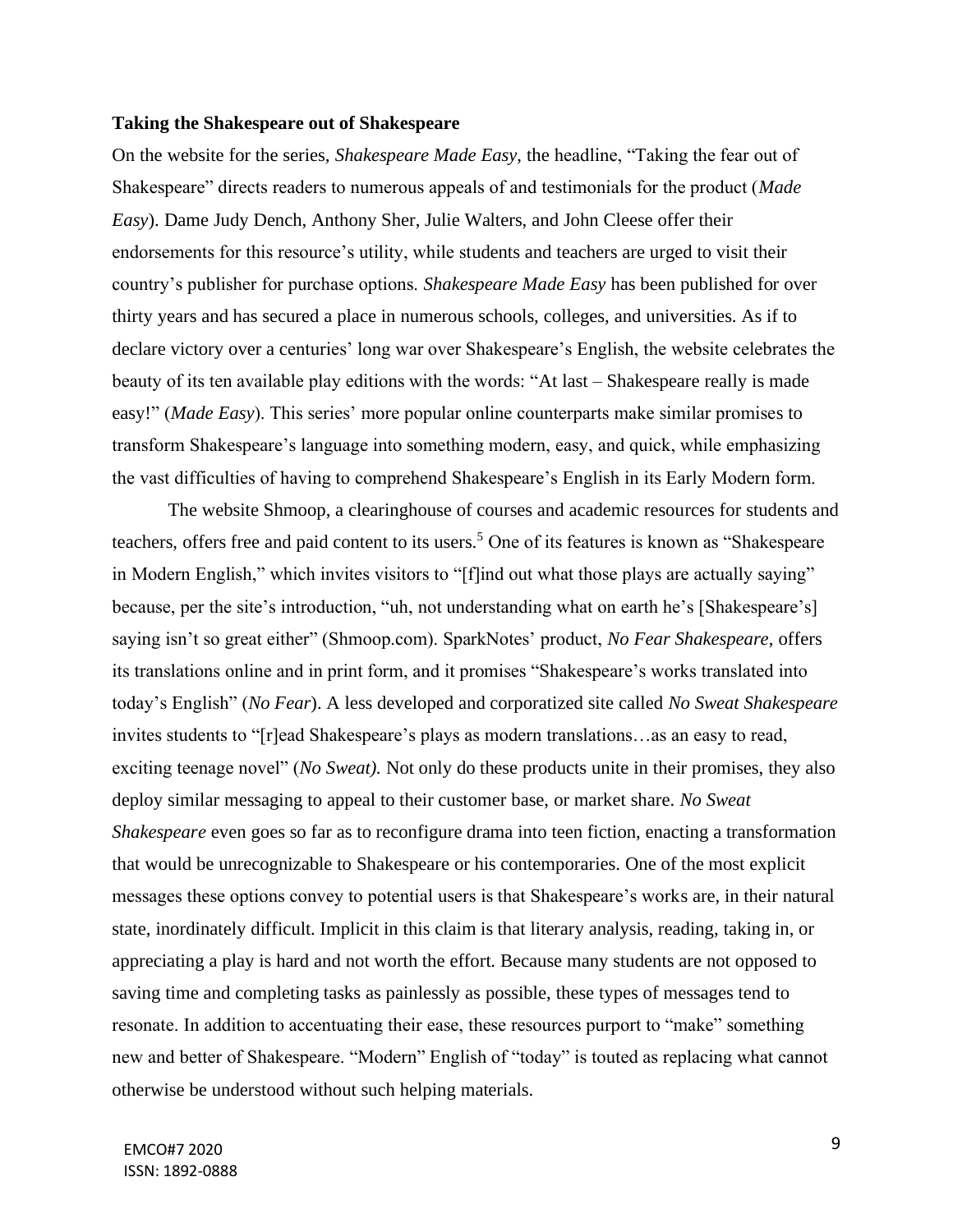The rhetoric of Shmoop's description is even more telling, as it suggests that only via today's twenty-first-century, youthful idiom can we access the veracity of what Shakespeare is "actually" saying. It is as if to suggest that reading or auditing Shakespeare in its original form would result in a misrepresentation of meaning. To understand Shakespeare, then, is to effectively divest him from his language. By celebrating what they are able to offer in the negative—no fear, no work, no misunderstandings—these resources emerge as saviors for students who would otherwise fail to appreciate Shakespeare's words without another's translation of their "actual" meaning.

Despite its allure for students, the emptiness of these selling points is troubling, and the promised gains lead to unaccounted for losses. Not only do students have the option to circumvent the original material entirely, but also they are potentially presented with the message that Shakespeare's words are somehow superfluous or even unreliable in terms of their meaning. What is ironic about this more implicit and damaging message is that Shakespeare ridicules empty and grandiose displays of language via his clowns, courtiers, and schoolmasters something that these translation aids accomplish by redirecting students from Shakespeare's English to what is perceived as easier and truer. Holofernes, a tertiary figure in *Love's Labour's Lost*, makes particularly visible just what is at stake in terms of dismissing another's language as nonessential, laughable, or meaningless. The audiences' and fellow characters' reactions to Holofernes mirror the sorts of readings students and teachers run the risk of achieving should we promote translations of Shakespeare's words in place of their original form.

### **Holofernes' Language Lessons**

Of all of Shakespeare's plays, *Love's Labour's Lost* will "confirm the worst fears" students possess when delving into one of his works (Cohen 221). This late 1590s comedy is regarded as one of Shakespeare's most ostensibly intellectual plays for both its focus on scholarship and its witty, allusive language. The play is "full of people who abuse language: they speak too much, they reach for obscure words and syntax, and they value the form of what they say more than the content" (Cohen 221). Chief among these language abusers is the play's resident pedant, Holofernes who is staged as one of Shakespeare's "figures of fun" (Winson par. 6). Per Cohen, Holofernes emerges as one of the comedy's "word-clowns" (211). His missteps and foolishness would have been immediately recognizable to an early modern audience that could associate the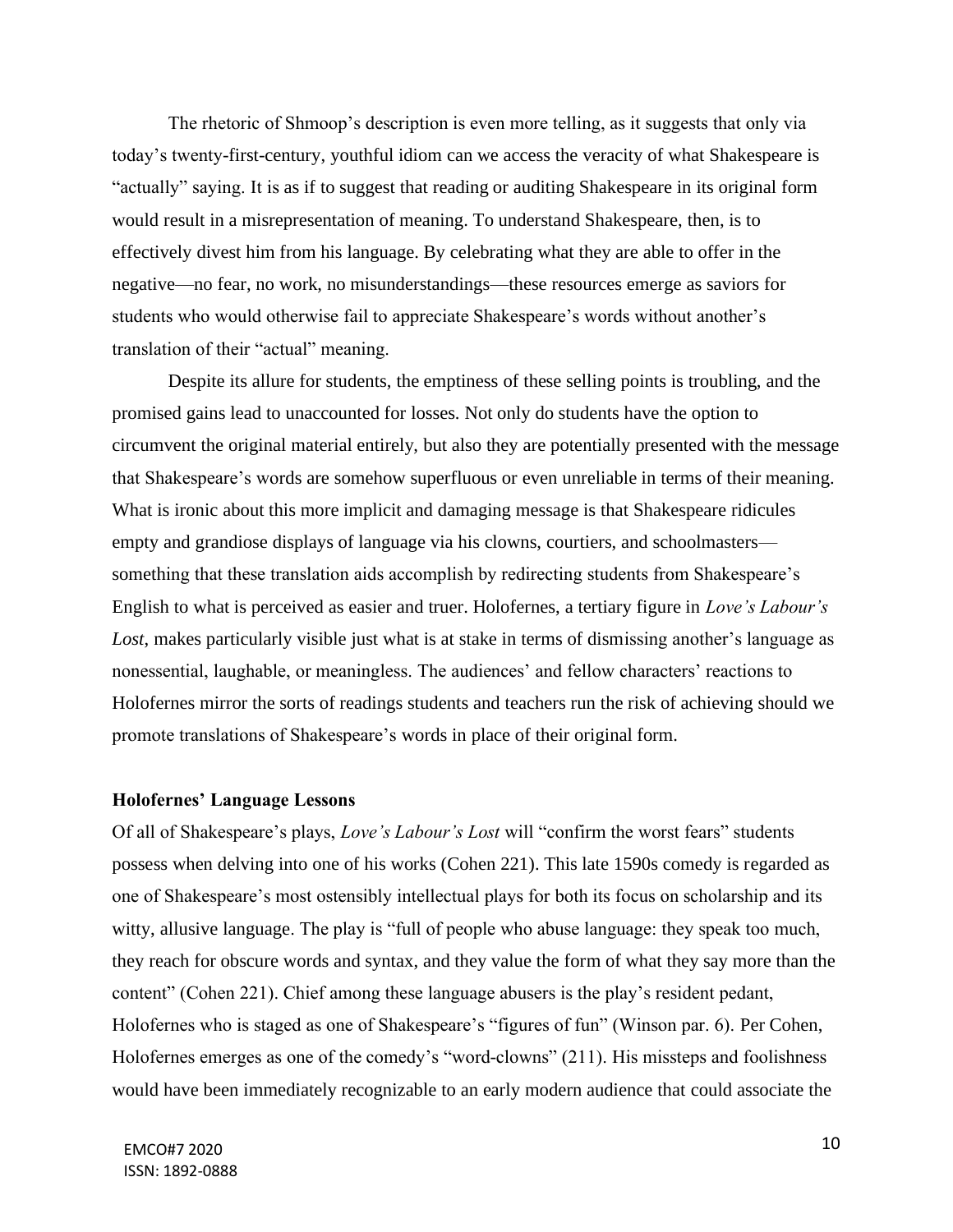character type with actual members of their communities. Yet, despite his enacted ridiculousness, a schoolmaster like Holofernes serves a didactic role for audiences, offering some of their respective plays' best lessons on what not to do—professionally or linguistically.

*Love's Labour's Lost* creates a world in which a schoolmaster's presence would seem fitting—if not requisite. The principal plot of the play focuses on the King of Navarre's men as they, under his direction, reconfigure their court as a "little academe" (Shakespeare, *Love's Labour's Lost* 1.1.13) in which they vow to forswear women in order to engage in three years of study. Navarre and his men, however, plan to study without the aid of an outside teacher. Instead, the King himself "will serve as their schoolmaster" to form a "single-sex enclave" devoted to learning (Moncrief, "'Teach us'" 118). The integrity of their masculine "enclave" and the vow upon which it was founded, however, is almost immediately disrupted by the Princess of France's arrival with her own retinue of ladies who come to instruct the men in various ways.<sup>6</sup> The scholarly activities that have come to define Navarre in the play's opening scenes are closed to a wider world, not only making it difficult for outsiders to enter, but also making it that much more conspicuous when they do come on scene.

Holofernes and others like him are "mocked because of the way they talk," since "[w]here one would expect wisdom from these learned figures, one paradoxically finds the opposite" (Winson par. 6). Winson bases her conclusion these schoolmasters' use of language, and she situates these schoolmasters as part of the contemporary debates concerning Latin and the vernacular. Shakespeare thrusts his schoolmaster into a world in which his expected professional skills appear to lack purpose or utility beyond the schoolhouse. In his time on stage, Holofernes engages in extraneous festive performances that only succeed in reinforcing his lack of necessity as a community member. His time on stage—for parts of only two acts—is dominated by pretentiousness and pedantry as he takes on the role of directing and performing in a play of the Nine Worthies put on for the nobles' entertainment.

Much of the play's enduring popularity as a comedy lies in its satirical treatment of learning, its place in the world, and those who are charged with its practice or preservation. As Daryll Grantley argues: "The satire here is not on education itself, but rather its social misuse by those who are propelled, through their own eccentricity or the uncertainty of their social background, into an overly zealous embrace of it" (188). Edward Dowden explains that modern educators would be interested in the play because "[i]t exhibits and satirizes the pedantry,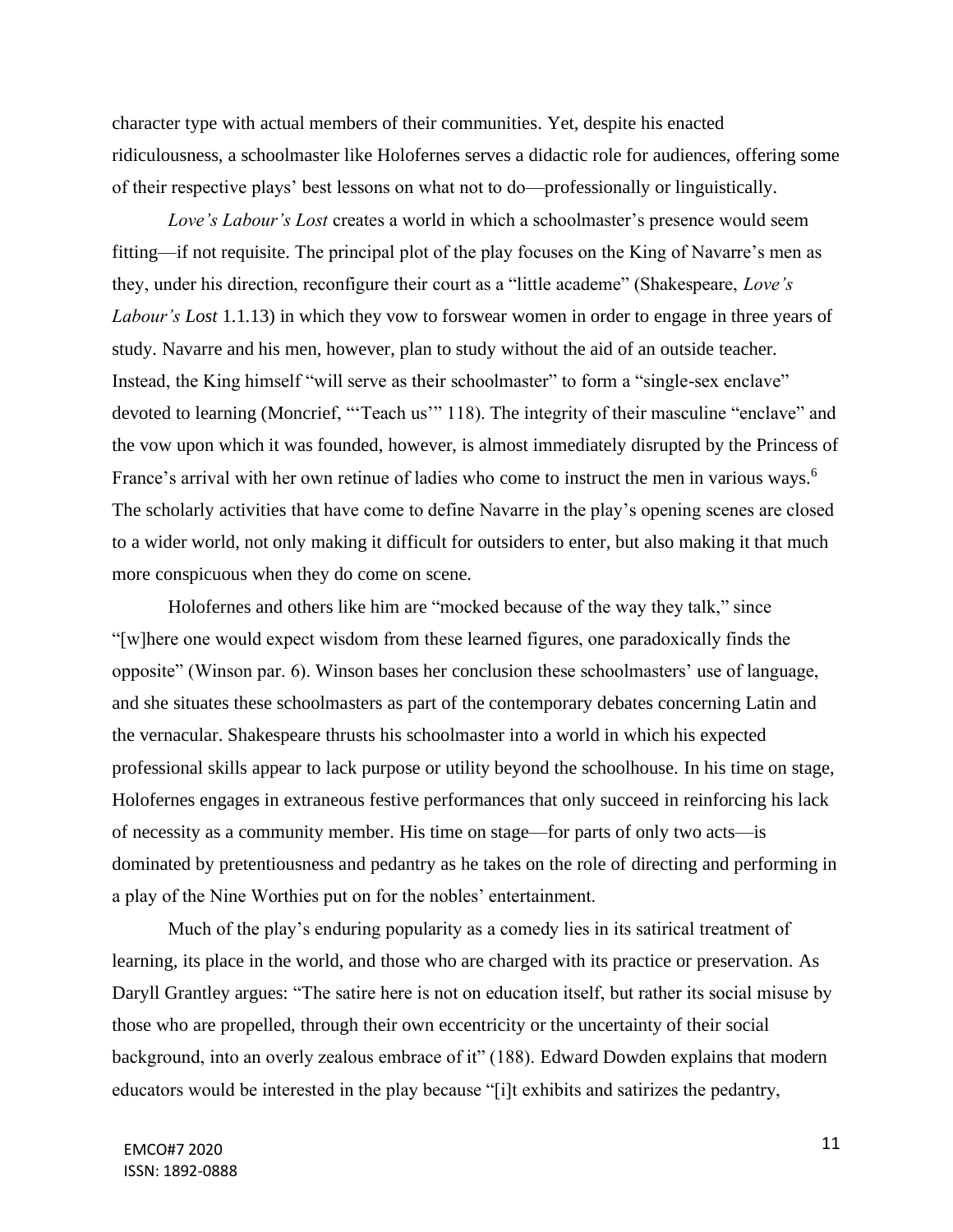puerility, affectation, and conceit of teachers" (47). As a teacher, Holofernes is guilty of all charges levied by Grantley and Dowden, as his eccentricity and verbosity mark him as a zealous pedant who is socially damned by his language. What is all the more ridiculous is that Holofernes is likely a teacher in a lower school based on his reported use of a hornbook.<sup>7</sup> As such, his pretensions to knowledge and his "gift" for language are rendered all the more absurd and useless.

Holofernes' first appearance on stage occurs in the second scene of Act IV where he and his loyal companion, the curate Nathaniel, discuss the hunt conducted by the Princess and her ladies. Dull, a constable whose name reflects his intellect, appears to be unable to keep pace with the schoolmaster, and the curate's Latin-infused dialogue and becomes the unwitting auditor of Holofernes' immodest claims to knowledge along with Nathaniel's unwavering corroboration. After having delivered an epitaph for the deer slain by the Princess, Holofernes shamelessly expounds on his talent, and Nathaniel responds by celebrating his friend's purported stature in the community:

HOLOFERNES. This is a gift that I have, simple, simple—a foolish extravagant spirit, full of forms, figures, shapes, objects, ideas; apprehensions, motions, revolutions. These are begot in the ventricle of memory, nourished in the womb of *pia mater*, and delivered upon the mellowing of occasion. But the gift is good in those in whom it is acute, and I am thankful for it. NATHANIEL. Sir, I praise the Lord for you, and so may my parishioners; for their sons are well tutored by you, and their daughters profit very greatly under you. You are a good member of the commonwealth. (*Love's* 

*Labour's* 5.2.61-70)

The above exchange between the schoolmaster and curate establishes for the audience Holofernes' individual reputation—morally, socially, and linguistically. The "gift" that Holofernes touts is ultimately lost on Dull or dismissed by others in the community as useless Latinate rhetoric. In fact, the use value of Holofernes' "gift" becomes one of the play's objects of satire and leads to is downfall when his performance of the Nine Worthies falls apart.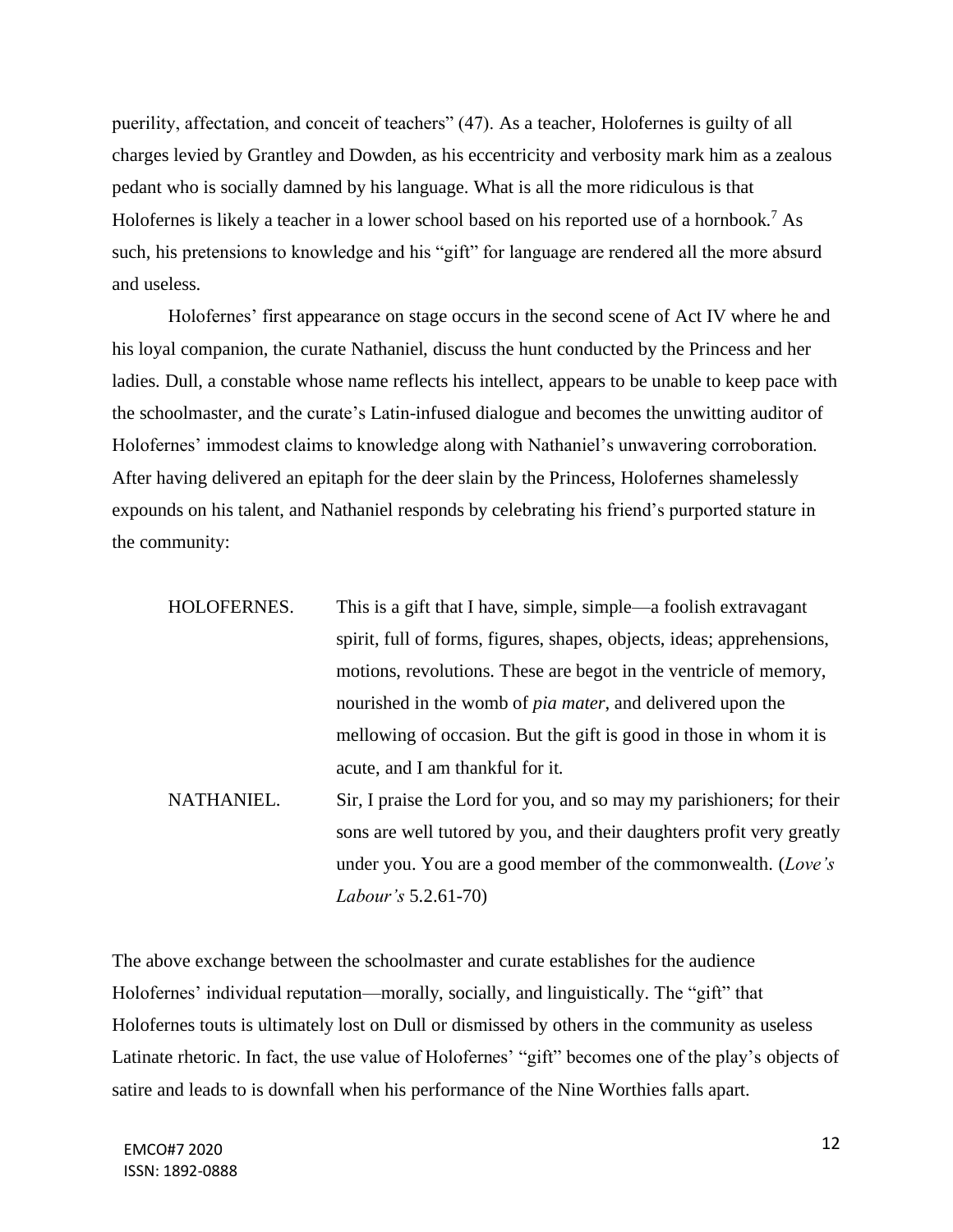In their original form, Holofernes' exaggerations and boastful claims to fame provide audiences with a clear view of how language can be abused or misappropriated in a way that makes it empty or devoid of meaning as a result of his manner of speech. His anatomizing of his thought process is laughable for its pedantry, and the didactic effect of this comedy is potentially lost on the audience when certain line-by-line translations resort to overly literal interpretations of his words, which mask his flagrant ignorance of applied elocution. A prime example of this deadening the effect of Holofernes' bombast appears in the transcribed modern English translation that is provided for the same speech above in the 2011 BookCaps study guide called *Love's Labour's Lost in Plain and Simple English*.

The unnamed editor(s) of this edition maintain(s) the first three lines of Holofernes' declaration above but take liberties in their word-for-word parsing of the rest of his speech. When it comes to his gift, the Holofernes of this edition expounds that the activities within "come from the part of the brain used for/ Memory, nourished in the womb of the membrane surrounding the brain, and/ Is delivered when the moment is ripe. But the/ Gift is good for those people that have it acutely…" (Shakespeare *Plain and Simple* 92). The *BookCaps* version of this speech provides a technical and seemingly transparent gloss of Holofernes explanation for his gift. Yet, it ultimately obscures the inherent absurdity of Holofernes' claims to authority, as it is reduced to something more objective than objectionable for audiences.

As a whole, *Love's Labour's Lost* "is a dramatic plea on behalf of nature and of common sense against all that is unreal and affected" (Dowden 48). One of these affectations spotlighted within the play is Holofernes' empty language, which, for both auditors and readers, is easily dismissed.

But, what if in replacing Shakespeare's words with those that are somehow more understandable, complete, and more authentic, publishers, students, and teachers become complicit in regarding Shakespeare as just another Holofernes? What are the implications of bypassing or replacing what some may regard as an entire canon of "forms, figures, shapes, objects, ideas; apprehensions, motions, revolutions" that are meant to be replaced? As I would argue, those who indiscriminately avail themselves of such resources with the expectation that these aids will result in something at long-last clear, understandable, and "true" are relegating Shakespeare to the same ridiculed position as Holofernes and other staged schoolmasters who used learning and language for self-promotion.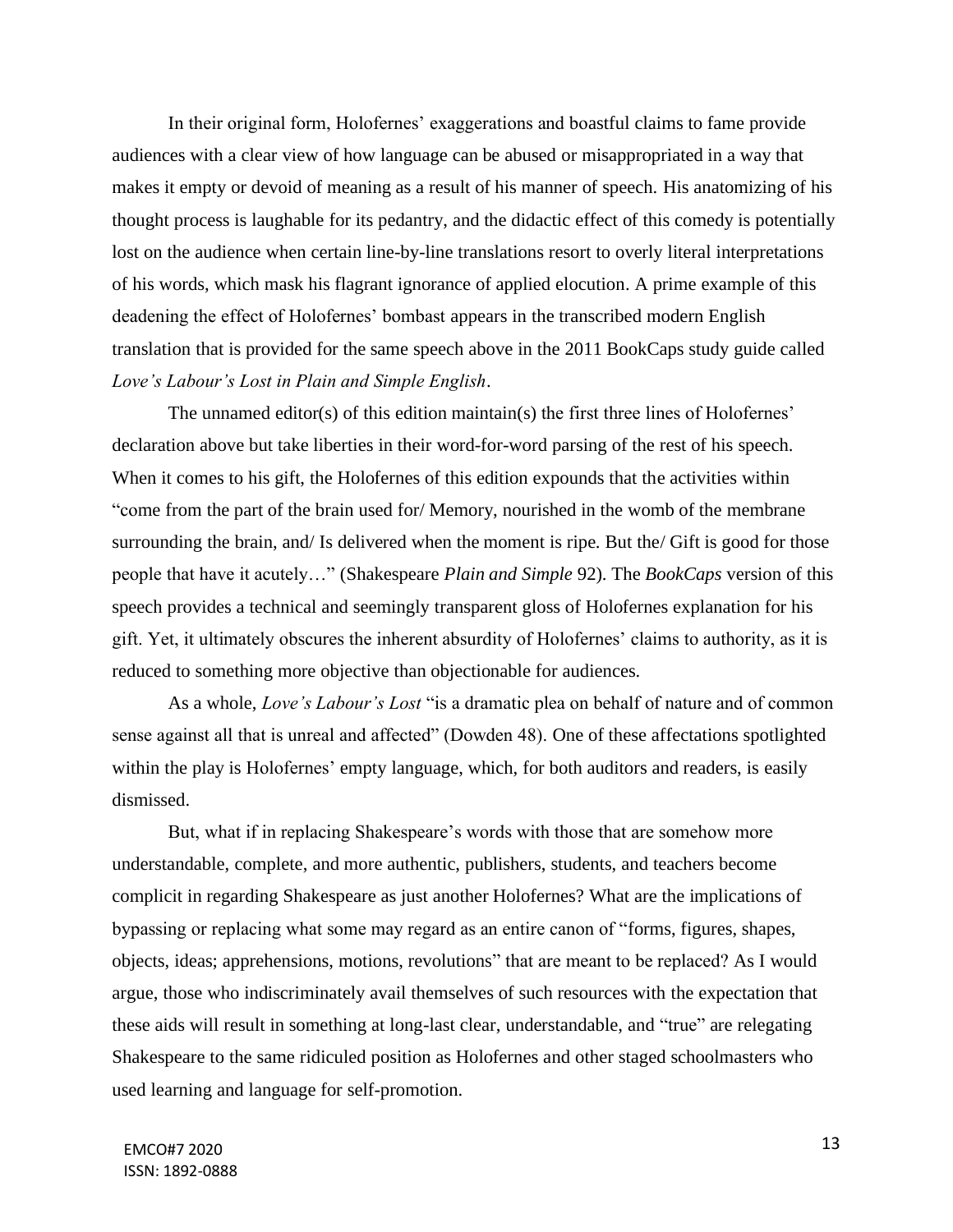### **Taking Action: Where Do We Go from Here?**

If, as Cohen insists, "students already have the tools to unpack most of the sentences in Shakespeare," why are his works so misunderstood and feared among students (53)? What can educators do to assuage students of their fears without assuming all of the burden as translator and taskmaster? For many instructors, the answers to these questions lie in taking action by opting for, whenever possible, performance approaches that go beyond "desk-bound" readings, which, in 2013, still accounted for the approach adopted most frequently by participants in 19 out of 45 countries according to a self-reported study compiled on the Royal Shakespeare Company's wiki (Whyman 5). Perhaps not surprisingly, the primary antidote to such passive readings in which the fear of language can paralyze students is performance. As Cohen argues, "[g]ood performances destroy the 'language barrier' by short-cutting the useless translation channel that, in a reading, jams all other receiving channels" (17). Gibson concurs by affirming that, for Shakespeare and students, "[l]anguage is action" and that teachers should be the ones "helping them to enact the language" (5, 86). While he calls for full-length, high-quality translations to replace the Shakespeare's Early Modern English, McWhorter recognizes that performance is the key to "shed our fear of language change and give Shakespeare his due restoration to the English-speaking world" ("It's Time"). If full-scale or full-length performances are an impossibility for teachers, providing opportunities for students to give life to Shakespeare's words as written will endow his language with power. Even a small-group interpretation of a scene or speech succeeds in creating an audience and infuses a classroom with the richness of Shakespeare's original language.

Teachers who automatically graft or subordinate Shakespeare's English to external translations aids that purport to ease students' burden as readers do little to elicit or preserve the ground of truth Shakespeare sought to establish via his language. Based on the availability of one-click translations and the pressures placed on today's generation of students to achieve, passivity is incentivized—especially given the promises these resources make at the outset. Feelings of fear and confusion are potentially self-fulfilling for students who defer to translations of English that they could otherwise understand with appropriate levels of support, effort, and activity. Instead of being "enfranchised as readers, writers, speakers, listeners, and actors," students become complacent and are complicit in relegating Shakespeare's words to a place of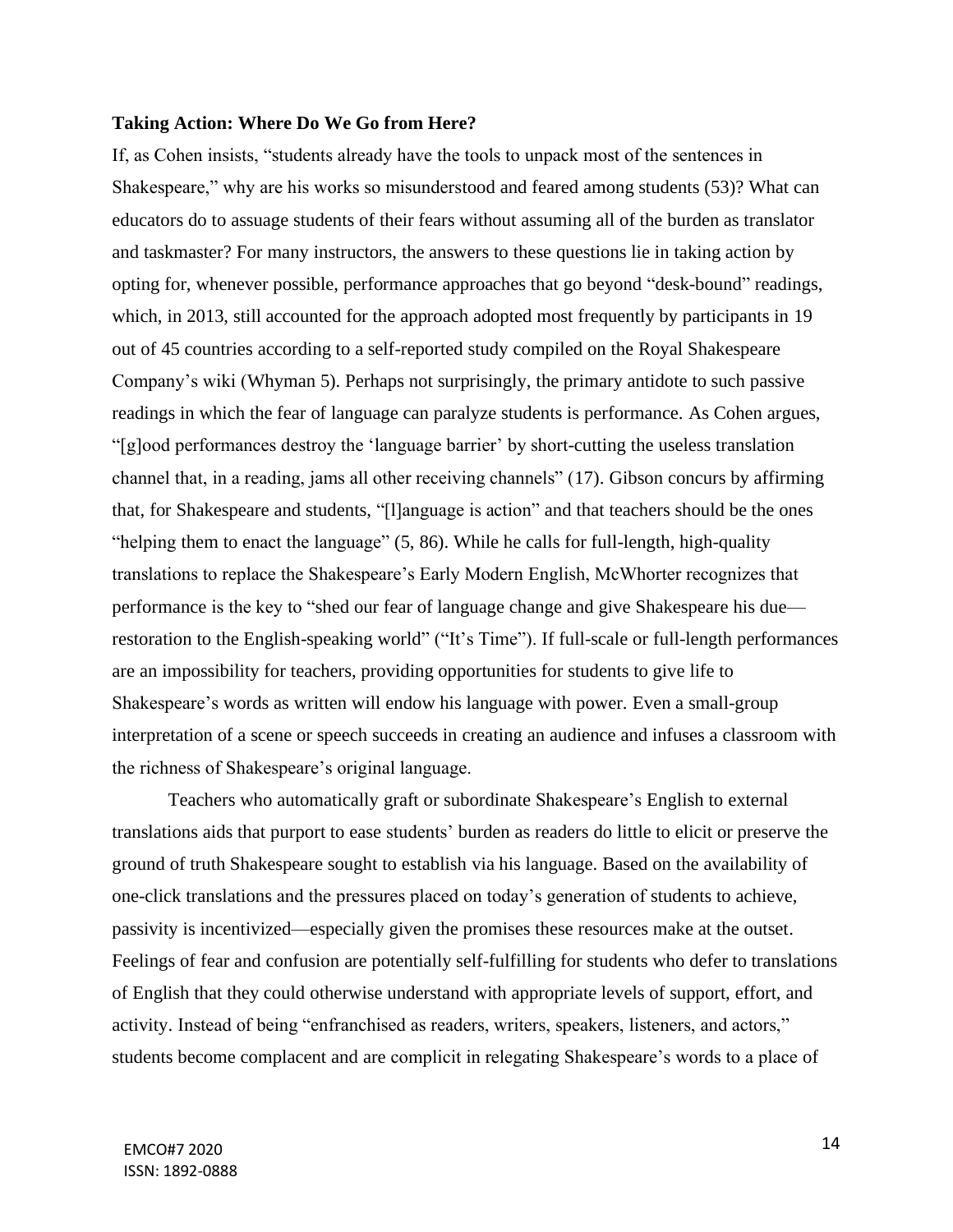lesser value—one that is potentially out of sight and mind if the translation supplants his language entirely (Gibson 6).

Despite their designs as support systems for what is admittedly a challenging subset of English literature, these translations can discourage activity among students and their teachers if used "wholesale" as replacements or supplements. Teachers who adopt a more hands-off approach by openly encouraging or deferring to such translations without regard for their quality or use value essentially exclude themselves from occupying a much more valuable and active helping role in their classrooms. With such a role comes a greater level of investment, however, as teachers need to possess their own command over the plays and their language.

As Cohen reminds us, "Shakespeare's audience went to the playhouse not in possession of the language they would hear there but in search of it" (55). If students eschew this search in favor of more "modern" versions of English promised by readily available translations, they run the risk of disenfranchising themselves to find what they already know: language that is easy to understand. What students may not realize, though, is that this conscious bypassing of the original for something seemingly easier makes them complicit in dismissing Shakespeare's language as somehow less real or valuable than their own. If students and teachers are not conscientious in their approaches to understanding Shakespeare's language, one of the world's most enduring cultural and literary icons may end up becoming misidentified as a grandiose wordsmith, "full of forms, figures, shapes, objects." With a click of a mouse, what students may have come to regard as "gibberish" is easily replaced by convenient sound bites that divest Shakespeare's words of their sound, meaning, history, and value.

In the moralizing words of Holofernes, whose bombastic speech made him an object of the audience's ridicule, such approaches are "not generous, not gentle, not humble" (*Love's Labour's* 5.2.617)—or, just "not nice" per *BookCaps*' translation of "generous" (*Plain and Simple* 181).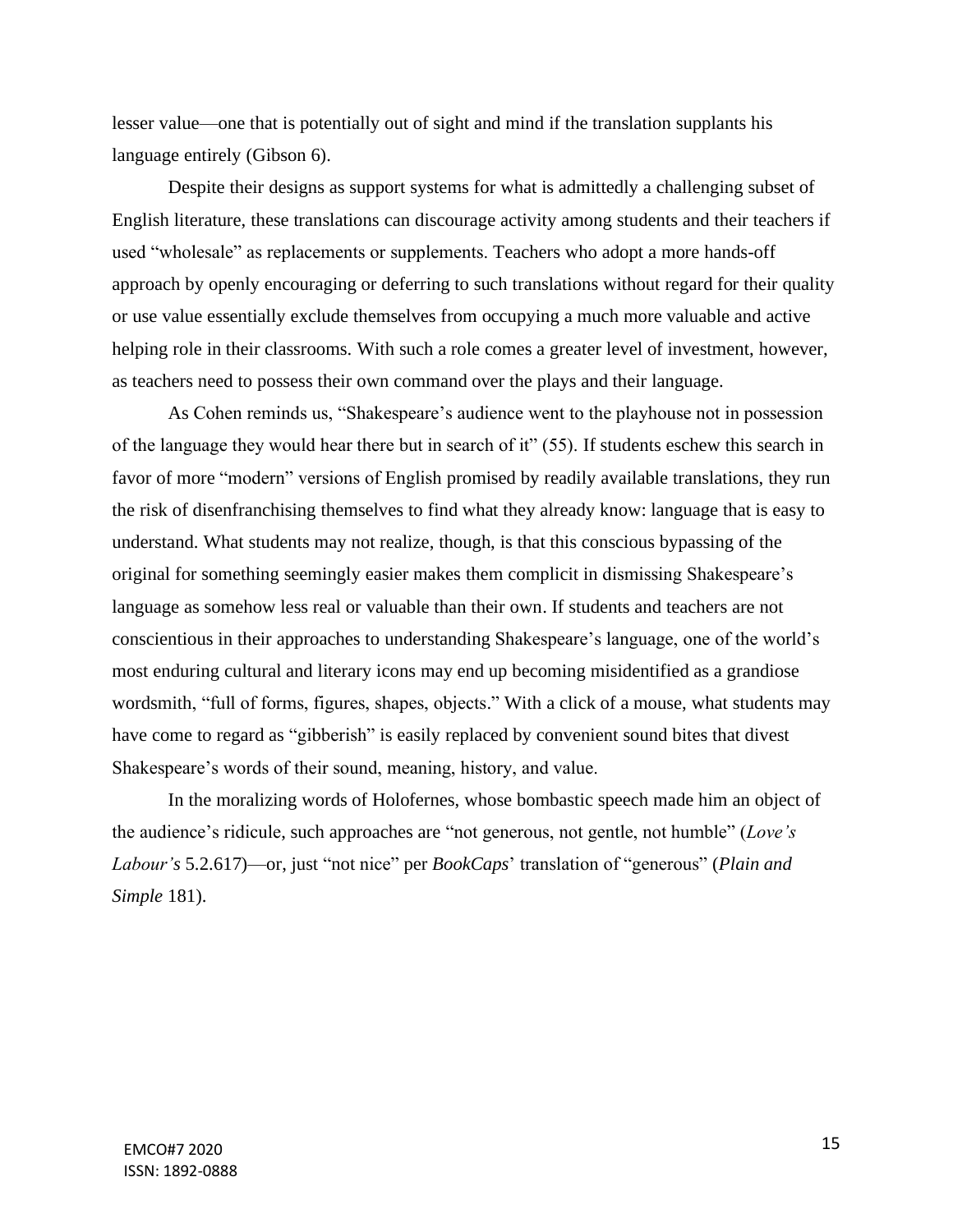## **Works Cited**

- Beehler, Sharon A. "Teaching Shakespeare's Dramatic Dialogue." Teaching Shakespeare Today: Practical Approaches and Productive Strategies, edited by James E. Davis and Ronald E. Salomone, National Council of Teachers of English, 1993, pp. 14–23.
- Berkowitz, Gerald M. "Teaching Shakespeare to Today's College Students—Some Heresies." Shakespeare Quarterly, vol. 35, no. 5, 1984, pp. 560–562., doi:10.2307/2870060.
- Blaisdell, Thomas C. Ways to Teach English. New York, Doubleday, 1930.
- Cohen, Ralph Alan. ShakesFear and How to Cure It: The Complete Handbook for Teaching Shakespeare. London, The Arden Shakespeare, 2018.
- Crowl, Samuel. "Introduction Where the Wild Things Are: Shakespeare in the American Landscape." Teaching Shakespeare Today: Practical Approaches and Productive Strategies, edited by James E. Davis and Ronald E. Salomone, National Council of Teachers of English, 1993, pp. xiii-xxviii.
- Dowden, Edward. "William Shakespeare." The Schoolmaster in Comedy and Satire, edited by Herbert M. Skinner, American Book, 1894, pp. 42-73.
- Elsom, John. Is Shakespeare Still Our Contemporary? New York, Routledge, 1989.
- Frey, Charles. "Teaching Shakespeare in America." Shakespeare Quarterly, vol. 35, no. 5, 1984, pp. 541–559., doi:10.2307/2870059.
- Gibson, Rex. Teaching Shakespeare. Cambridge, Cambridge UP, 1998.
- Grantley, Darryll. Wit's Pilgrimage: Drama and the Social Impact of Education in Early Modern England. New York, Ashgate, 2000.
- Haddon, John. Teaching Reading Shakespeare. New York, Routledge, 2009.
- Johnson, Linda. "Shakespeare Is Not Just for Eggheads: An Interview with Two Successful Teachers." Teaching Shakespeare Today: Practical Approaches and Productive Strategies, edited by James E. Davis and Ronald E. Salomone, National Council of Teachers of English, 1993, pp. 161–167.
- Lanier, Douglas. "Recent Shakespeare Adaptation and the Mutations of Cultural Capital." Shakespeare Studies, vol. 38, 2010, pp. 104-113.
- McWhorter, John. "It's Time To Translate Shakespeare—Into Contemporary English." American Theatre, 1 Jan. 2010, www.americantheatre.org/category/issue/january-2010/.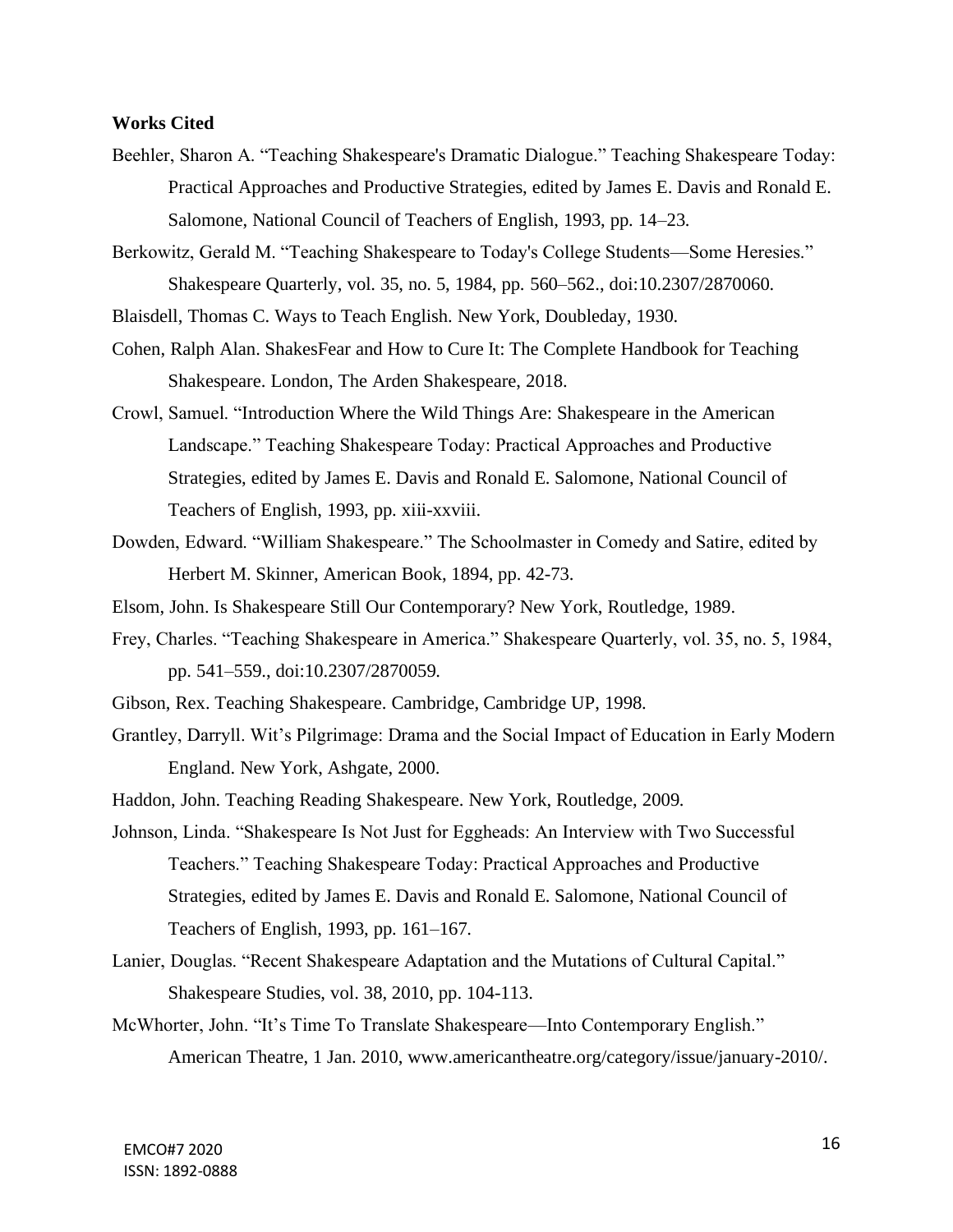- Moncrief, Kathryn M. "'Teach us, sweet madam': Masculinity, Femininity, and Gendered Instruction in Love's Labor's Lost." Performing Pedagogy in Early Modern England: Gender, Instruction and Performance, edited by Kathryn M. Moncrief and Kathryn R. McPherson, Ashgate, 2011. pp. 113-27.
- Moncrief, Kathryn M., and Kathryn Read. McPherson. Performing Pedagogy in Early Modern England: Gender, Instruction and Performance (Studies in Performance and Early Modern Drama). New York, Ashgate Publishing Group, 2011.
- "No Sweat Shakespeare." No Sweat Shakespeare, 27 May 2019, www.nosweatshakespeare.com/.
- Robinson, Randal F. Unlocking Shakespeare's Language: Help for the Teacher and Student. National Council of Teachers of English, 1989.
- Rygiel, Mary Ann. Shakespeare among Schoolchildren: Approaches for the Secondary Classroom. National Council of Teachers of English, 1992.
- Schwadron, Phillip. It's Not Hard to Learn the Bard: A Guide to Introducing Shakespeare to Teenagers. Nelly P, 2016.
- Shakespeare Made Easy, 2019, www.shakespearemadeeasy.com/.
- Shakespeare, William. Love's Labour's Lost, edited by Walter Cohen, Jean E. Howard, and Katherine E. Maus. The Norton Shakespeare: Comedies, edited by Stephen Greenblatt. 2nd ed. W.W. Norton, 2008, pp. 295-364.
- ---. William Shakespeare's Love's Labour's Lost: in Plain and Simple English. BookCaps Study Guides, 2011.
- ----. The Tempest, edited by Walter Cohen, Jean E. Howard, and Katherine E. Maus. The Norton Shakespeare: Romances and Poems, edited by Stephen Greenblatt, 2nd ed., W.W. Norton, 2008, pp. 374-425.
- Shmoop Editorial Team. "Shakespeare in Modern English." Shmoop, Shmoop University, 11 Nov. 2008, www.shmoop.com/shakespeare-summary/.
- SparkNotes, SparkNotes, www.sparknotes.com/shakespeare/.
- Vaughan, Alden T, and Virginia Mason Vaughan. Shakespeare in America. Oxford University Press, 2012.
- Whyman, Hannah. "Teaching Shakespeare." 2013.